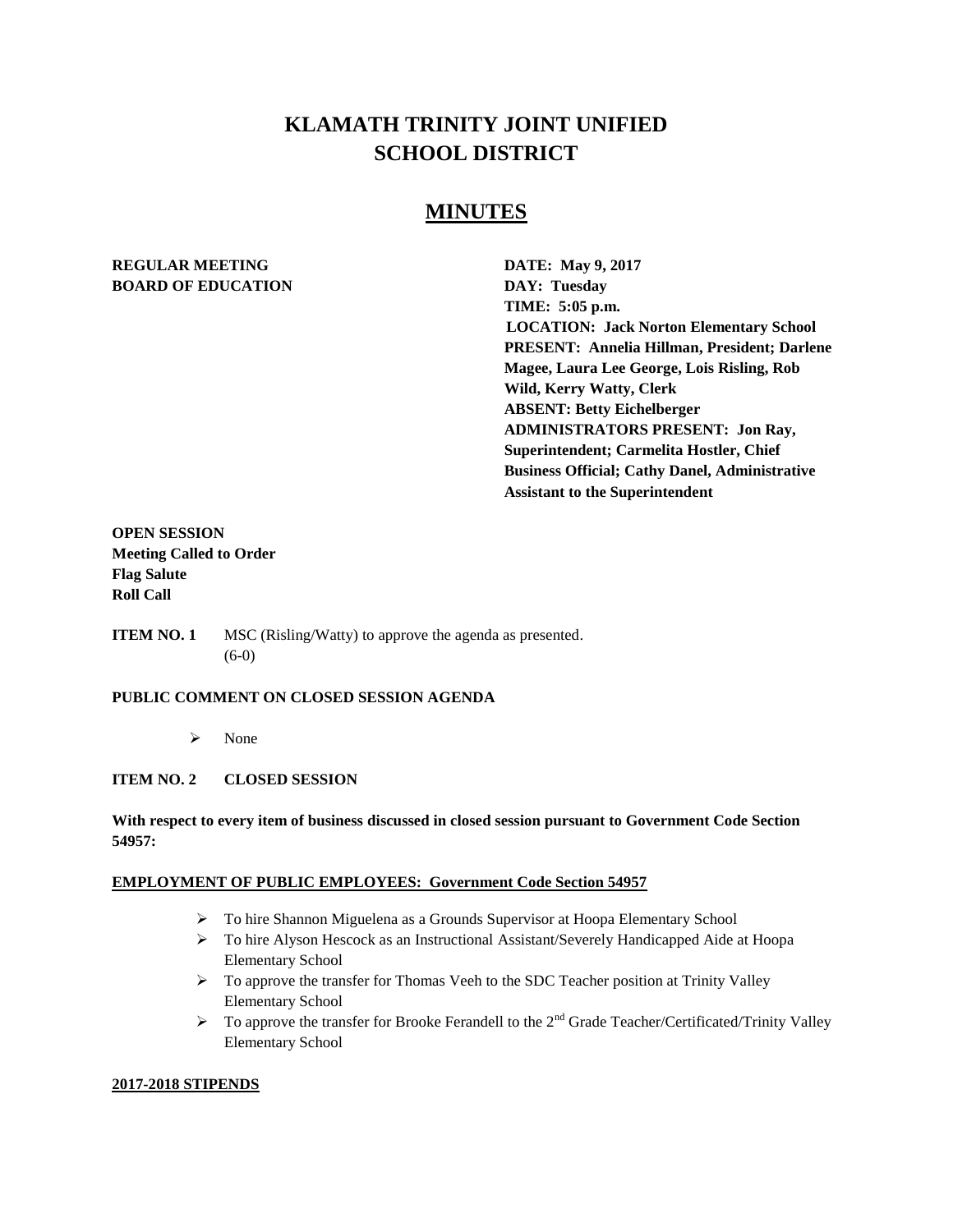- $\triangleright$  To hire Irma Matilton as the Freshman Class Advisor at Hoopa Valley High School
- To hire Jerrald Soho as the Sophomore Class Advisor at Hoopa Valley High School
- To hire Natalie Scott as the Junior Class Advisor at Hoopa Valley High School
- To hire Bradley Johnson as the Boys Golf Coach at Hoopa Valley High School
- To hire Jerrald Soho as the Yearbook Advisor at Hoopa Valley High School
- To hire Dennis Doiron as the Band Director at Hoopa Valley High School
- To hire Danielle Batey as the Cross Country Coach at Hoopa Valley High School
- $\triangleright$  To hire Karen Cole as the 8<sup>th</sup> Grade Advisor at Orleans Elementary School
- Athletic Director/Orleans Elementary School-No action, pending more information

*All hires were approved by one motion (6-0)*

**GOVERNMENT CODE SECTION 54957**: Public Employee discipline, dismissal, release, non re-election, acceptance of the resignation of, or other action which otherwise affects the employment status of a public employee.

*The Superintendent has accepted the resignations of Ong Lo and Brent Ritschel. The Superintendent has accepted the retirement resignations or Millie Perrone, John Schaefer, Jennifer Mason, Patti Gibbens, Jack Napier, Patti Kelley, Robin Johnson, Toni Pacheco, Martha McLaughlin, Noel Knight, Cathy Danel, Terry Bray, and Dorcas Brazil The Superintendent has released two classified employees during the probationary period.* 

*By the following vote, the Board approved a settlement agreement regarding employee number 25 (6-0) By the following vote the Board approved a settlement agreement regarding employee number 20050*

*(6-0)*

GOVERNMENT CODE SECTION 54956.9 Conference with Legal Counsel – Anticipated Litigation: Under Government Code sections 54956.9(d)(2), the Klamath Trinity Joint Unified Board of Trustees hereby provides public notice that it may meet in Closed Session to decide whether there is significant exposure to litigation, and to consider and act in connection with matters for which there is a significant exposure to litigation. Under Government Code sections 54956.9, the Klamath Trinity Joint Unified Board of Trustees hereby provides public notice that it may meet in Closed Session to decide to initiate litigation and to consider and act in connection with litigation it has decided to initiate Conference with Legal Counsel – Anticipated Litigation: Significant exposure to Litigation.

*Pending Litigation, Liability Claim, SKC Company claim against KTJUSD: The Board voted 6-0 to deny the claim.* 

GOVERNMENT CODE SECTIONS 6549.1(d) AND 54957.6 CONFERENCE WITH LABOR NEGOTIATOR Agency Negotiator: Jon Ray, Superintendent, Employee Organizations: Klamath Trinity Teachers Association (KTTA); California School Employees Association, Chapter 347 (CSEA); Unrepresented Employees.

# **RETURN TO OPEN SESSION** 6:40 **p.m.**

### **ITEM NO. 3 ANNOUNCEMENT OF ACTIONS TAKEN IN CLOSED SESSION WHICH ARE REQUIRED TO BE ANNOUNCED**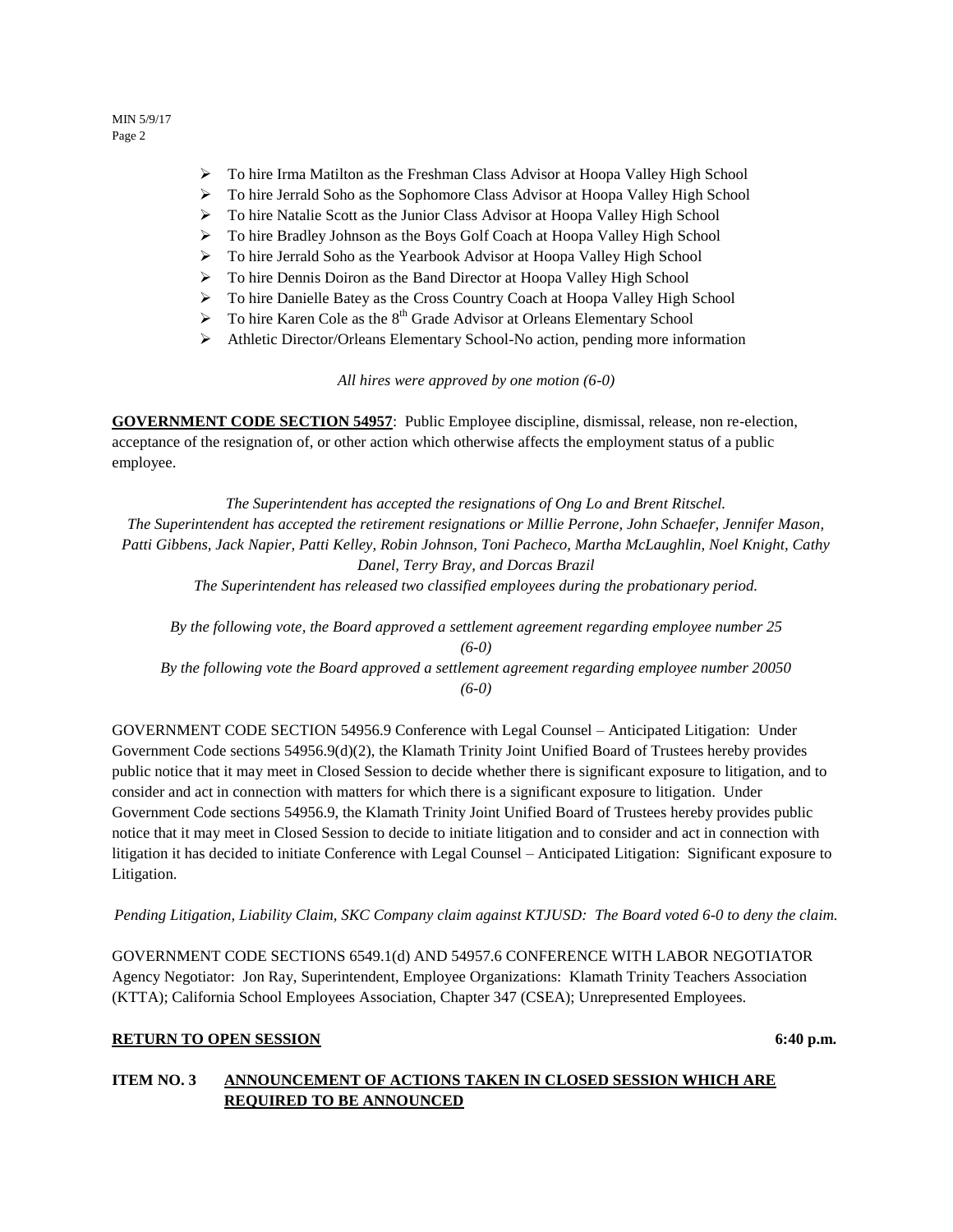# **ITEM NO. 4 PUBLIC COMMENT AND COMMUNICATION ON NON-AGENDAT ITEMS: TO INCLUDE INDIAN POLICIES AND PROCEDURES**

### **ITEM NO. 5 CONSENT AGENDA**

MSC (Watty/Wild) to approve the consent agenda. (6-0)

#### **5.1 MINUTES OF PREVIOUS MEETING**

Regular Meeting – April 11, 2017

#### **5.2 BILLS AND WARRANTS REPORT**

Total for the month of April: \$2,356,327.24

# **5.3 OVERNIGHT FIELD TRIPS**

The Board approved the Orleans Elementary School eighth grade class trip to San Francisco May 30 – June 2.

The Board approved the Jack Norton Elementary School eighth grade class trip to San Francisco on June  $6 - 9$ .

The Board approved the revised  $8<sup>th</sup>$  grade class trip for Trinity Valley Elementary School to Sacramento on May 31- June 2, 2017.

#### **5.4 OUT OF STATE TRAVEL**

The Board is asked to approve the Hoopa High School trip to visit the Menominee Indian Reservation in Wisconsin on May  $14^{\text{th}}$ -18<sup>th</sup>.

#### **5.5 ANNUAL APPROVAL OF SIGNATURE AND WARRANT DISTRIBUTION AUTHORIZATION CS-1 & CERTIFICATION FORM CS-7. 2017-18 SCHOOL YEAR**

Authorization is required to designate authorized signers to sign Commercial Warrants and Payroll Payment orders for the 2017-18 school year. No forms were available. No action taken.

### **ITEM NO. 6 DISTRICT REPORTS**

- **6.1** Indian Education Director's Report-No report
- **6.2** Construction Update-Kevin Nolen reported they are waiting on reports for the generator. Orleans is almost ready to be paved, digging underground for drainage. Hoopa Elementary is on the punch list with August  $28<sup>th</sup>$  as the drop dead deadline. Trinity Valley has moved into the classrooms and administration building. The paving at Trinity Valley will be done this Thursday and Hoopa Elementary next Thursday.
- **6.3** Student Board Member Report**-**No report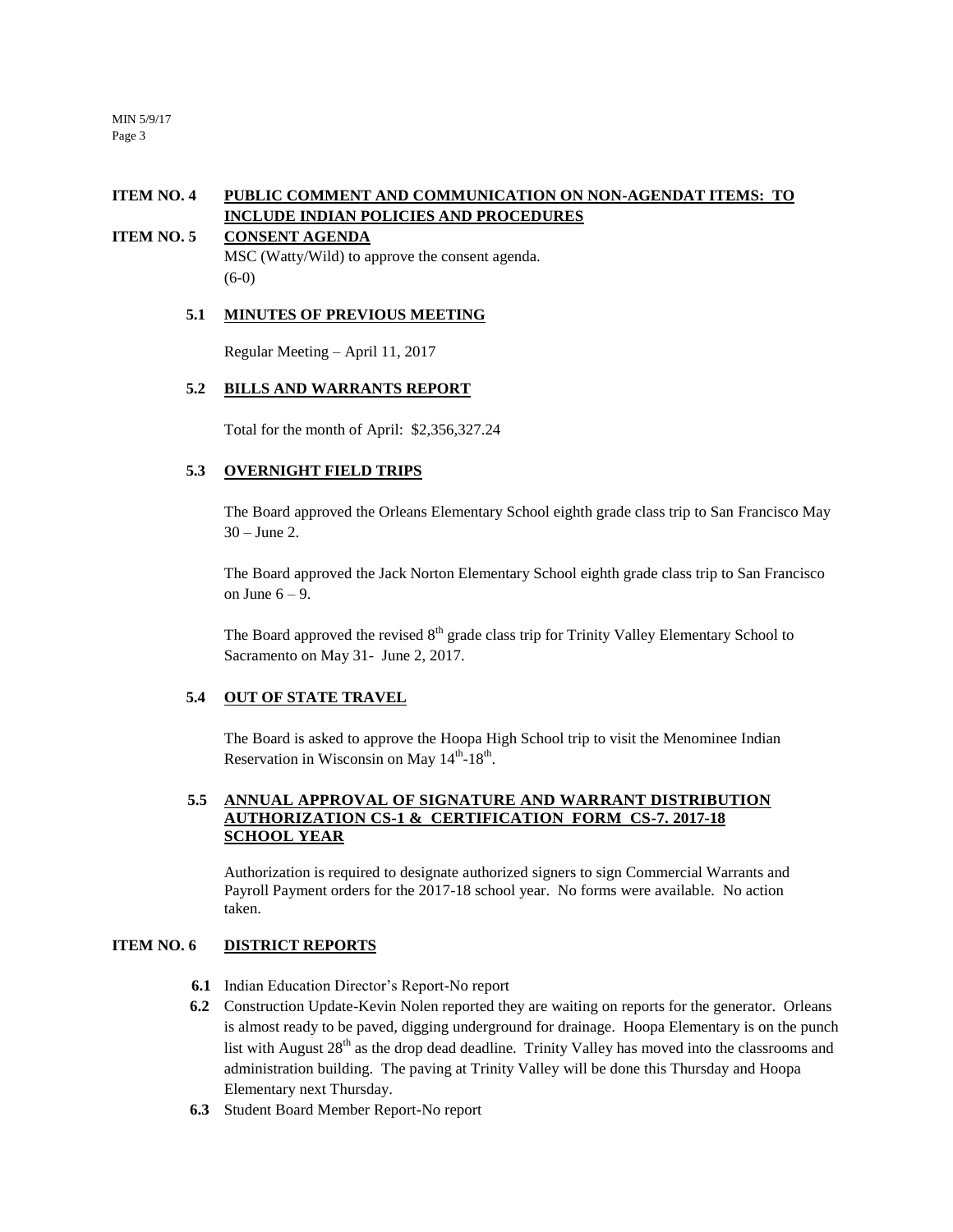- **6.4** Special Education Report**-**Craig Kimball handed out his special education report. Reported an RSP position has been created, several teachers are transferring to different sites due to retirees, etc. Held a meeting with the Tinyeye and is interested in having this system used at the other sites. Reported the homeless/foster youth received a grant for \$17,400.
- **6.5** Hoopa Elementary School Report-Reported McKenna and Danielle were advanced to the History Day competition on Sunday and did very well representing Hoopa Elementary and KTJUSD. Eighth graders will be leaving Monday morning on their trip, the seventh grade students spent the week with a representative from the Turnaround Arts Program. Results of the ELA and Map test scores that were taken in April were shared.
- **6.6** Captain John Continuation School Report-Jennifer Lane reported there are 45 students currently at Captain John with 12 graduating at 6:00 p.m. on June  $16<sup>th</sup>$ . Jennifer also shared about CJ forming an alliance with the Hupa Historical Committee and students will be building adobe bricks for the preservation of the Adobe House. Results from the ELA and Math Spring MAP/SBAC test scores were shared.
- **6.7** Hoopa Valley High School Report-Reports were provided regarding ELA and Math results of the Winter Map Scores. The ELA SBAC test was taken at the April and they are anticipating the results to be very good.
- **6.8** Trinity Valley Elementary School Report-Tayshu Bommelyn reported everyone is busy with the TK roundup and open house. Results from the ELA and Math test scores were shared.
- **6.9** Orleans and Jack Norton School Reports-Jason Henderson thanked the Board for the gym and cafeteria and shared that the sound system is working very well. Reported Colby Smart was present for training and helping with technology. Reported taking students on a field trip to Holly Yashi and Fire and Light to see how things are repurposed. Results of the ELA and Math results of the Winter map scores were shared. Students are gearing up for the SBAC to be taken in May.
- **6.10** Employee Group Reports-Patti Kelley, President of CSEA reporting they are working on the next contract and have negotiations planned.

#### **ITEM NO. 7 ITEMS FOR BOARD ACTION**

### **7.1 PUBLIC HEARING-RATIFICATION OF AGREEMENT WITH CLASSIFIED, CERTIFICATED AND CLASSIFIED MANAGEMENT**

Opening of public hearing: 7:30 pm Comment period: None Closing of public hearing: 7:31 pm

### **7.2 PUBLIC DISCLOSURE AND RATIFICATION OF COLLECTIVE BARGAINING AGREEMENT-CLASSIFIED, CERTIFICATED AND CLASSIFIED MANAGEMENT**

MSC (Watty/Wild) to approve a 2% salary increase and increased the health and welfare cap to \$1,220.00 per month for the classified and certificated employee groups. The Board also approved increasing the Cafeteria Manager position to 220 days from 212 days per year.  $(6-0)$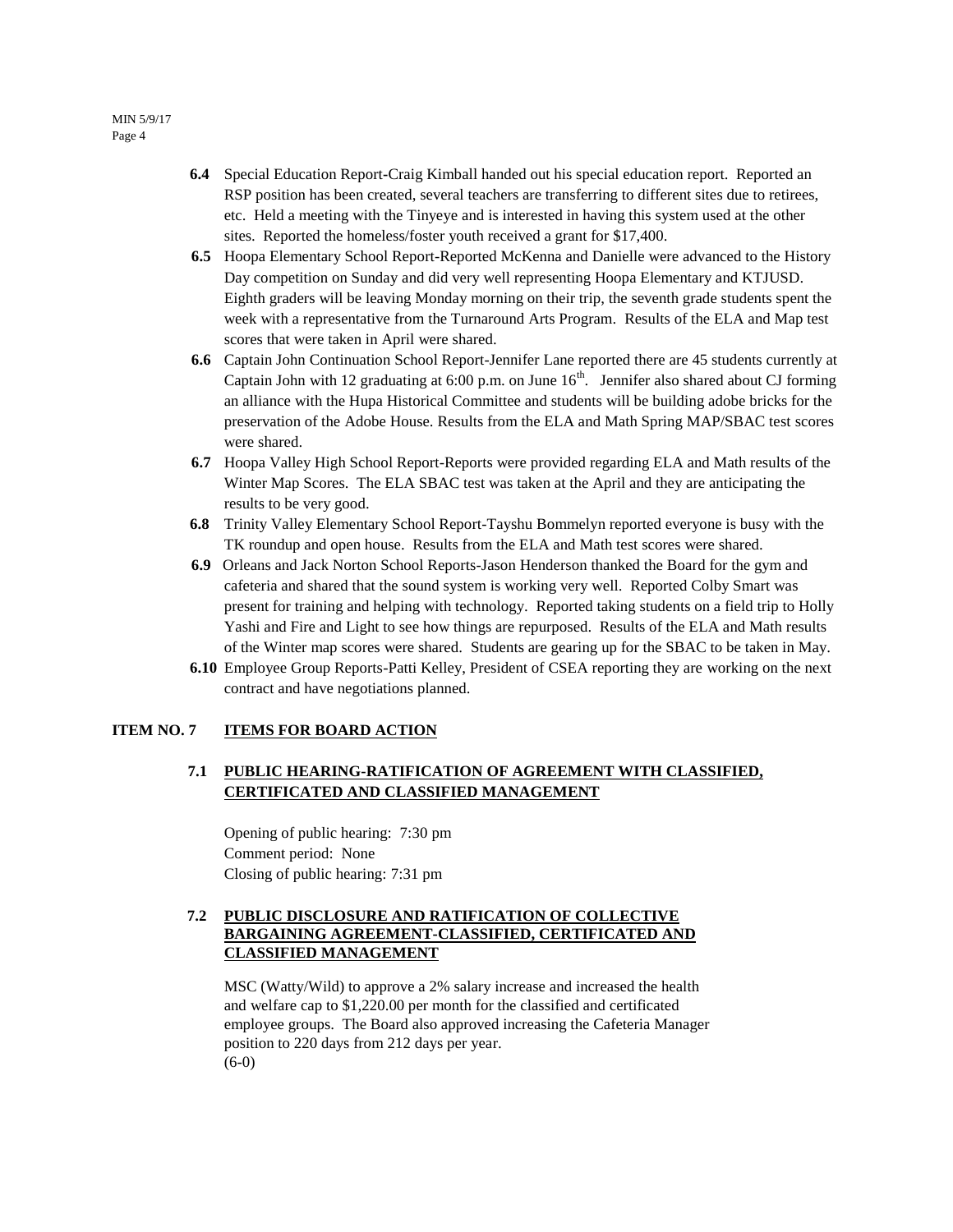# **7.3 MCCUEN CONSTRUCTION, INC. CHANGE ORDERS FOR HOOPA VALLEY HIGH SCHOOL-PHASE 2, INCREMENT 2**

MSC (Risling/Watty) to approve the change orders in the amount of \$1,053,957.81. (6-0)

# **7.4 MCCUEN CONSTRUCTION, INC. CHANGE ORDERS FOR HOOPA VALLEY HIGH SCHOOL-PHASE 2, INCREMENT 1**

MSC (Watty/George) to approve the change orders in the amount of \$967,552.90. (6-0)

# **7.5 MCCUEN CONSTRUCTION, INC. CHANGE ORDERS TRINITY VALLEY ELEMENTARY SCHOOL-PHASE 2, INCREMENT 2**

MSC (Risling/Wild) approve the change orders in the amount of \$46,160.80. (6-0)

### **7.6 PROPOSAL FROM TOM HORN-GENERATOR RENTAL**

MSC (Watty/Hillman) to approve the proposal to supply the rental of one 125 KW standby generator at Orleans Elementary School, at the rate of \$1,300.00 per month for 10 months, retroactive to January 2017. The proposal includes installation, removal, fuel, maintenance and operator.

(6-0)

# **7.7 INVOICE FROM TOM HORN-CONTAINERS-PHASE III**

MSC (George/Wild) to approve the invoice in the amount of \$4,848.75 for two 20' storage containers for the Hoopa High School Welding Shop. (6-0)

# **7.8 AGREEMENT FOR GEO-TECHNICAL SERVICES WITH SHN CONSULTING ENGINEERS & GEOLOGISTS, INC. – JACK NORTON ELEMENTARY SCHOOL -**

No action taken. The Board is asked to approve the agreement in the amount not to exceed \$20,000.00 to provide consulting services for an engineering geologic assessment.

# **7.9 PROPOSAL FROM SHN CONSULTING ENGINEERS & GEOLOGISTS, INC.-JACK NORTON ELEMENTARY SCHOOL-PHASE II**

MSC (Wild/Watty) to approve the proposal estimate in the amount of \$25,000.00 to complete engineering geologic investigations. (6-0)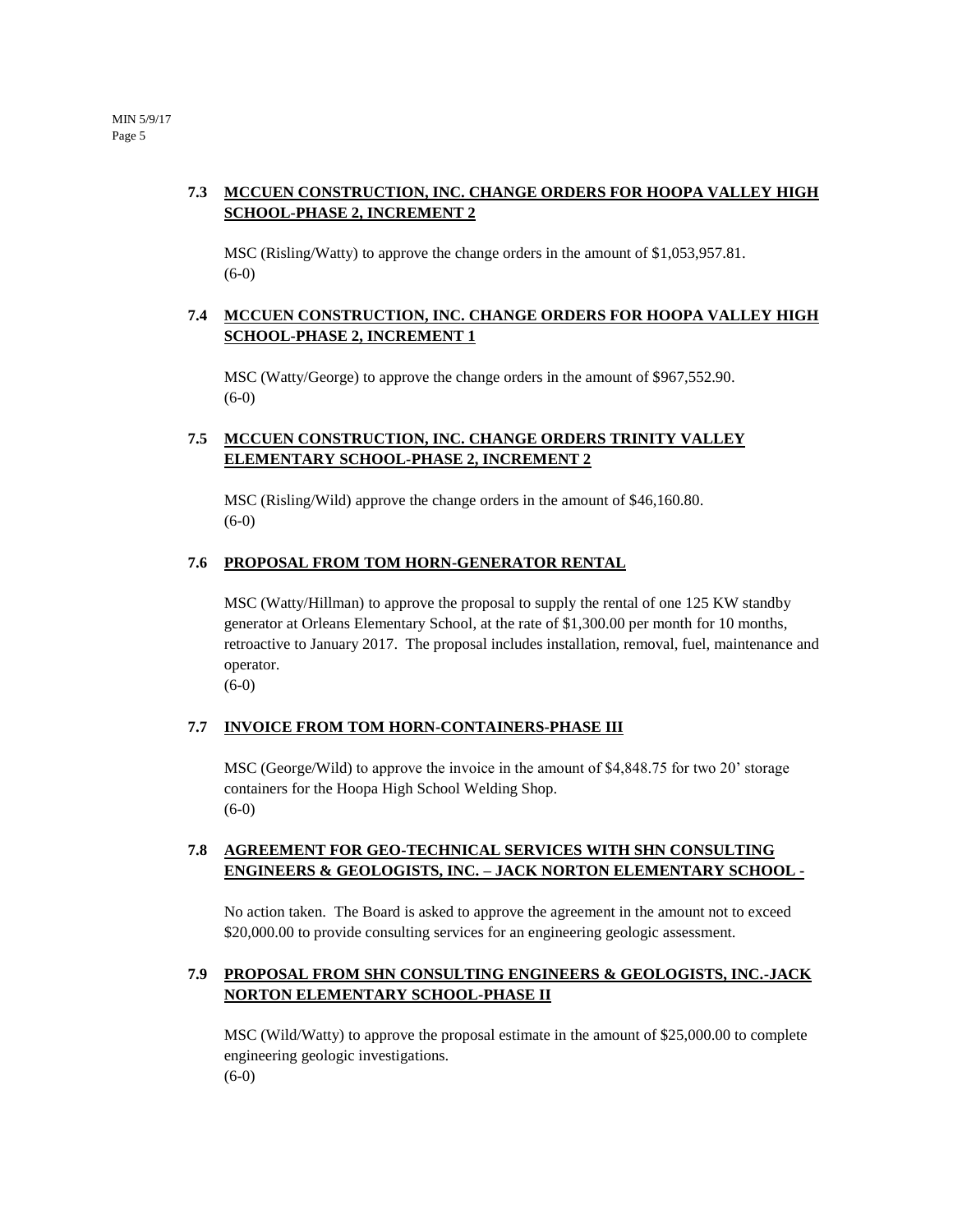# **7.10 SHN CONSULTING ENGINEERS & GEOLOGISTS, INC.-CHANGE ORDER FOR HOOPA VALLEY HIGH SCHOOL AND TRINITY VALLEY ELEMENTARY SCHOOL PHASE III**

MSC (Watty/Wild) to approve the change order in the amount of \$16,500.00 to provide geophysical analysis for additional assessment of liquefaction potential. (6-0)

# **7.11 PROPOSAL FROM KDI CONSULTANTS, INC. FOR DSA INSPECTION FOR TRINITY VALLEY ELEMENTARY AND HOOPA HIGH SCHOOL – PHASE II**

MSC (George/Hillman) to approve the proposal in the amount of \$146,148.00 to complete the DSA required inspection of these two phase II projects. (6-0)

# **7.12 IVS COMPUTER TECHNOLOGY QUOTE-TRINITY VALLEY ELEMENTARY SCHOOL ADMINISTRATION-PHASE II**

MSC (Watty/Wild) to approve the quote in the amount of \$24,448.69 for the administration offices. (6-0)

# **7.13 CALIFORNIA SAFETY COMPANY REVISED INVOICE-HOOPA VALLEY HIGH SCHOOL PORTABLES FIRE ALARM**

MSC (Wild/George) to approve the revised invoice in the amount of \$6,004.99 for the portables. (6-0)

# **7.14 ASBESTOS SCIENCE TECHNOLOGIES, INC. INVOICE FOR HOOPA VALLEY HIGH SCHOOL-PHASE 2 INCREMENT 2**

MSC (Risling/Magee) to approve the invoice in the amount of \$2,290.00 for asbestos air sampling during the removal of ducting in the cafeteria. (6-0)

# **7.15 ASBESTOS SCIENCE TECHNOLOGIES, INC. CHANGE ORDER FOR JACK NORTON ELEMENTARY SCHOOL**

MSC (Magee/George) to approve the invoice in the amount of \$3,765.00 for onsite asbestos monitoring during administration flooring removal during sewer leak repair work. (6-0)

# **7.16 METEOR CONNECTING THE DOTS PROPOSAL**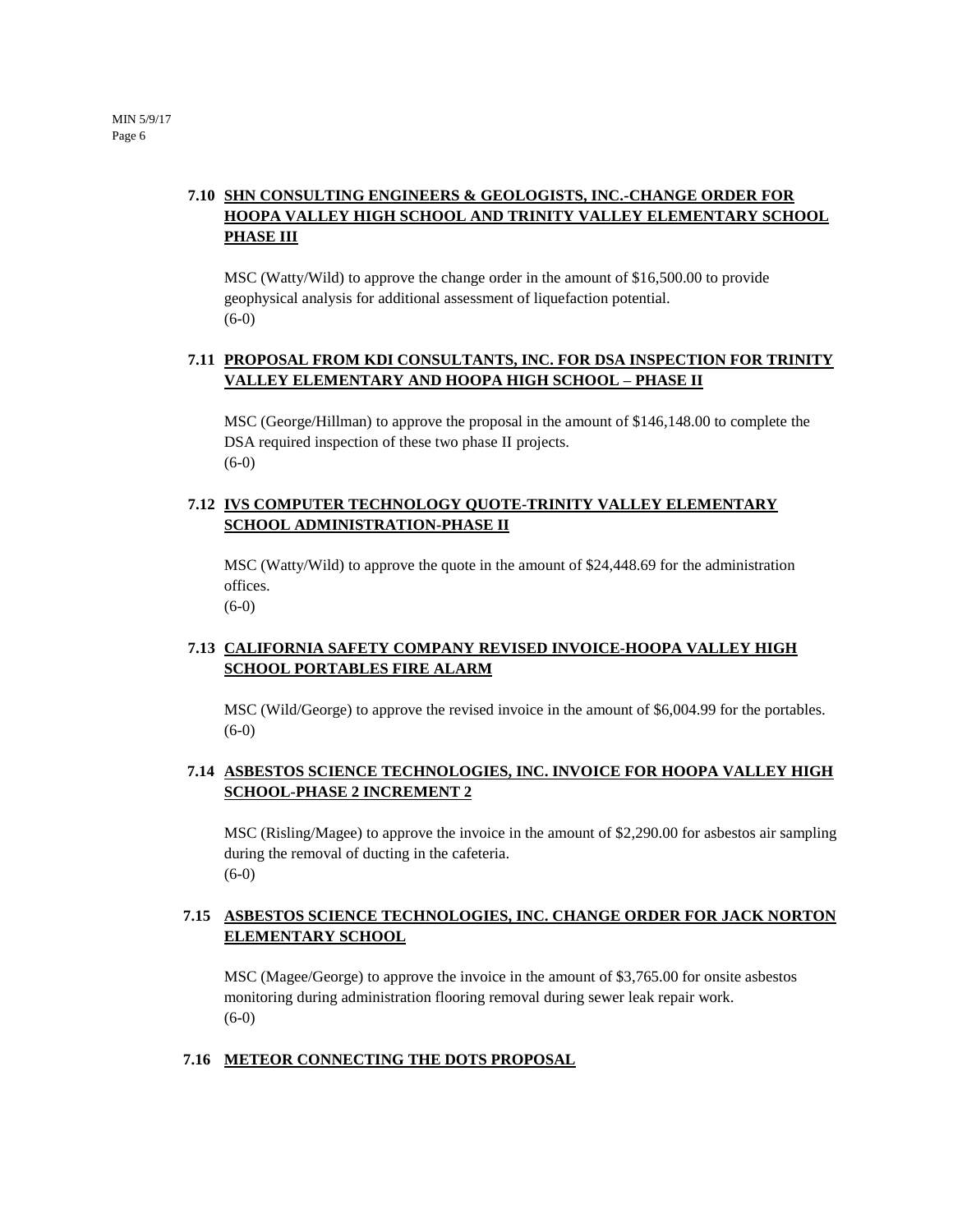MSC (George/Watty) to approve the proposal in the amount of \$42,000.00 for professional services to promote student collaboration for  $21<sup>st</sup>$  Century Learning. (6-0)

#### **7.17 QUOTES FROM METEOR CONNECTING THE DOTS**

MSC (Watty/Wild) to approve the quotes in the amount of \$363,219.41 for furniture etc for: Hoopa Valley High School \$147,993.82 Incr. I, Phase II Trinity Valley Elementary \$39,754.99 Phase III Orleans Elementary \$5,290.54 Phase II Hoopa Valley High  $$108,295.39$  Phase II, Incr. II Orleans Elementary  $$61,884.67$  Phase III (6-0)

#### **7.18 BIDS FOR PHASE II AND PHASE III GENERATORS**

No action taken. The Board is asked to approve the bids in the amount of \$00.00 for generators for:

| Hoopa Valley High School | Trinity Valley Elementary \$ |
|--------------------------|------------------------------|
| Orleans Elementary       | Hoopa Valley Elementary \$   |
| Weitchpec Elementary     | Jack Norton Elementary \$    |

#### **7.19 MCCUEN CONSTRUCTION, INC. INVOICES-HOOPA VALLEY HIGH SCHOOL AND ORLEANS ELEMENTARY PORTABLES REPAIR WORK**

No action taken. The Board is asked to approve the invoices for work completed on the emergency portables. Hoopa Valley High School \$15,465.84 Orleans Elementary \$7,402.41

# **7.20 MCCUEN CONSTRUCTION, INC. INVOICES-HOOPA VALLEY HIGH SCHOOL AND ORLEANS ELEMENTARY PORTABLES REPAIR WORK**

MSC (Magee/Wild) to approve the invoices for work completed on the emergency portables. Hoopa Valley High School \$15,506.09 Orleans Elementary \$7,362.16 (6-0)

# **7.21 CALIFORNIA SAFETY COMPANY QUOTE-HOOPA VALLEY HIGH SCHOOL PORTABLES**

MSC (George/Watty) to approve the quote in the amount of \$28,420.00 for video surveillance systems.

(6-0)

#### **7.22 JOB DESCRIPTION/SCHOOL SAFETY OFFICER**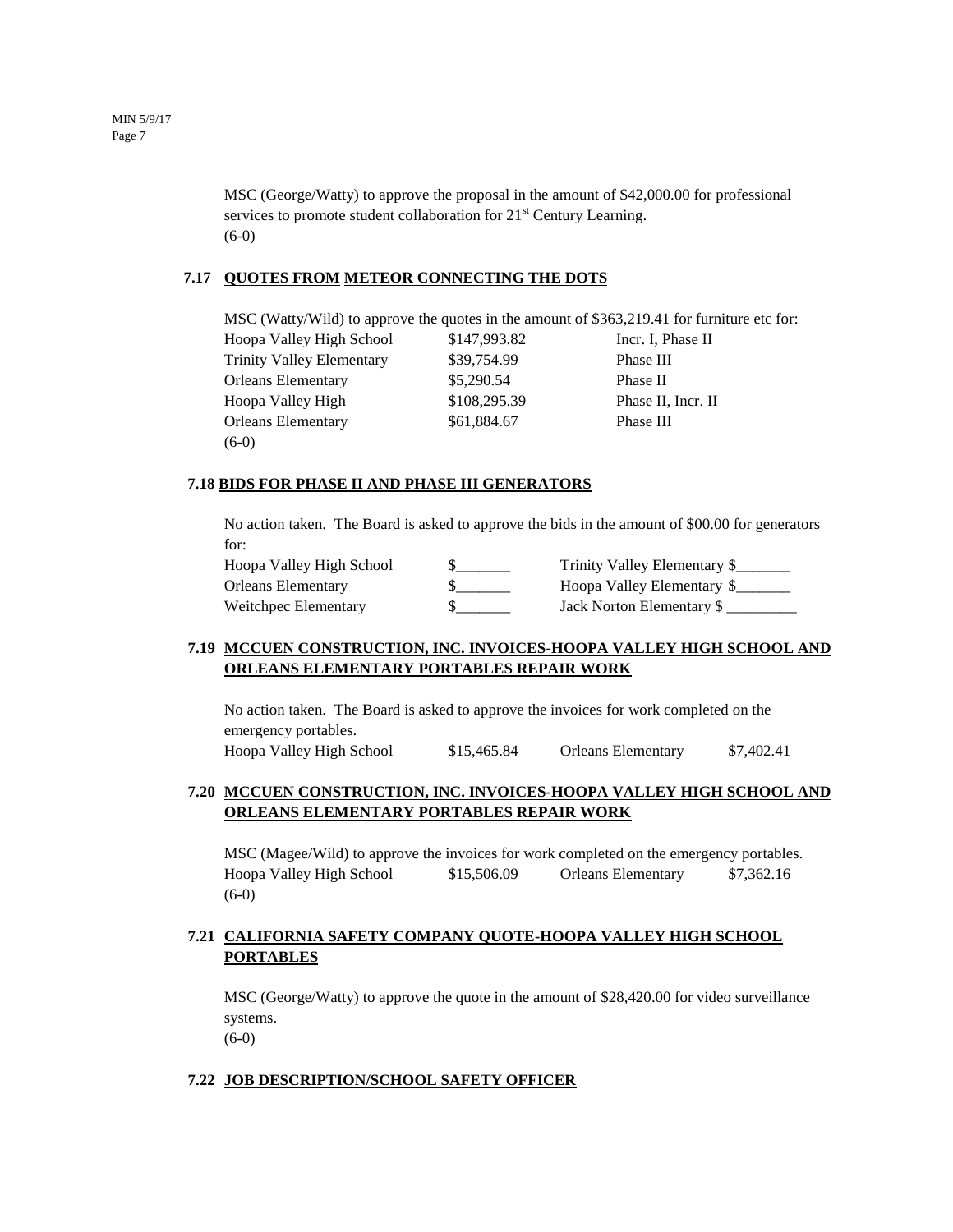MSC (Watty/Wild) to approve the new job description for a School Safety Officer. (6-0)

# **7.23 MEMORANDUM OF UNDERSTANDING WITH IMPERIAL COUNTY OFFICE OF EDUCATION**

MSC (Magee/Watty) to approve the MOU for the implementation of the Broadband Infrastructure Improvement Grant. (6-0)

#### **7.24 FIELD TRIP/JET BOAT TOUR**

Motion denied (George/Magee) to approve the field trip for the Yurok III and IV language class students to tour villages on the Klamath River. (0-6 Nay)

#### **7.25 OUT OF STATE TRAVEL REQUEST**

MSN (George/Wild) to approve the trip to Mesa, AZ for the  $2<sup>nd</sup>$  Annual Teen and Young Parent National Conference sponsored by the Hoopa Valley TANF program. (6-0)

#### **7.26 REVISIONS TO BP 1312.3 UNIFORM COMPLAINT PROCEDURES**

MSC (Wild/George) to approve the revisions to the Board Policy for second reading and final adoption.

(6-0)

#### **7.27 SPECIFICATIONS OF THE ELECTION ORDER RESOLUTION #2017-08**

No action taken. Will research with the Humboldt County Elections Office.

# **7.28 REQUEST FOR ALLOWANCE OF ATTENDANCE BECAUSE OF EMERGENCY CONDITIONS**

MSC (George/Wild) to approve the request for the closure of Weitchpec Elementary School beginning on January 2, 2017 and continuing through the school year due to the presence of mold on the campus. A reopening date to be determined. (6-0)

#### **7.29 APPROVAL OF CONTRACTOR PREQUALIFICATION PROCESS**

MSC (Watty/Wild) to approve a contractor prequalification process and authorization for Superintendent, or his designee, to draft, publish, and implement prequalification procedures. (6-0)